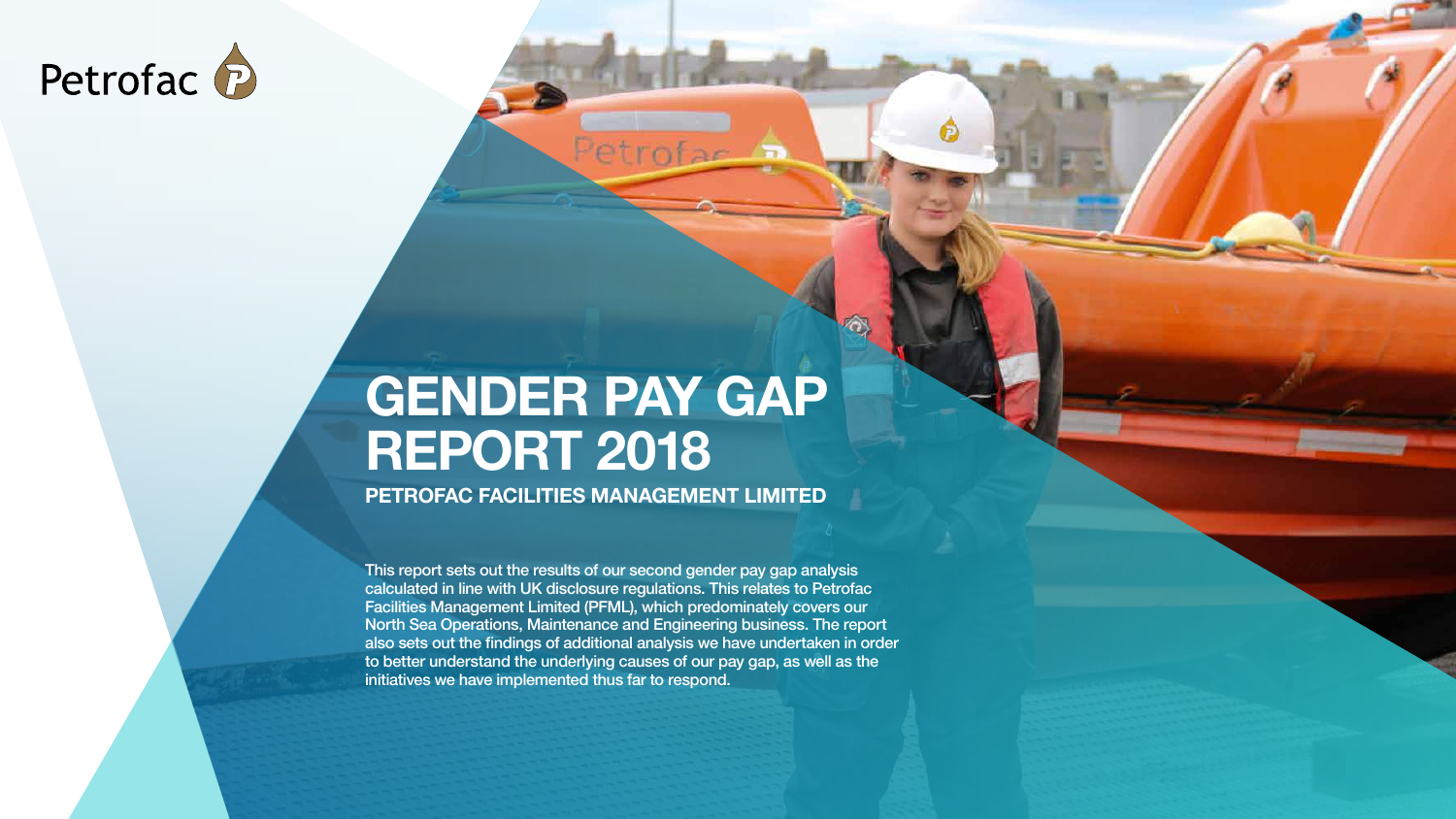## **Our results**

|                    | <b>MEAN</b> | <b>MEDIAN</b> |
|--------------------|-------------|---------------|
| Hourly rate of pay | 36.1%       | 43.4%         |
| Bonus pay          | 12.6%       | 31.0%         |





#### **Pay and bonus pay**

This table sets out our mean and median hourly gender pay gap based on hourly rates from a snapshot date of 5 April 2018, and our mean and median bonus pay gap based on all incentive pay in the 12 months previous to 5 April 2018.



The data set out here is a snapshot of our UK workforce, making up around 21% of our global workforce. In addition, in line with the regulations, it does not include data on the small number of personnel employed through Petrofac Services Limited.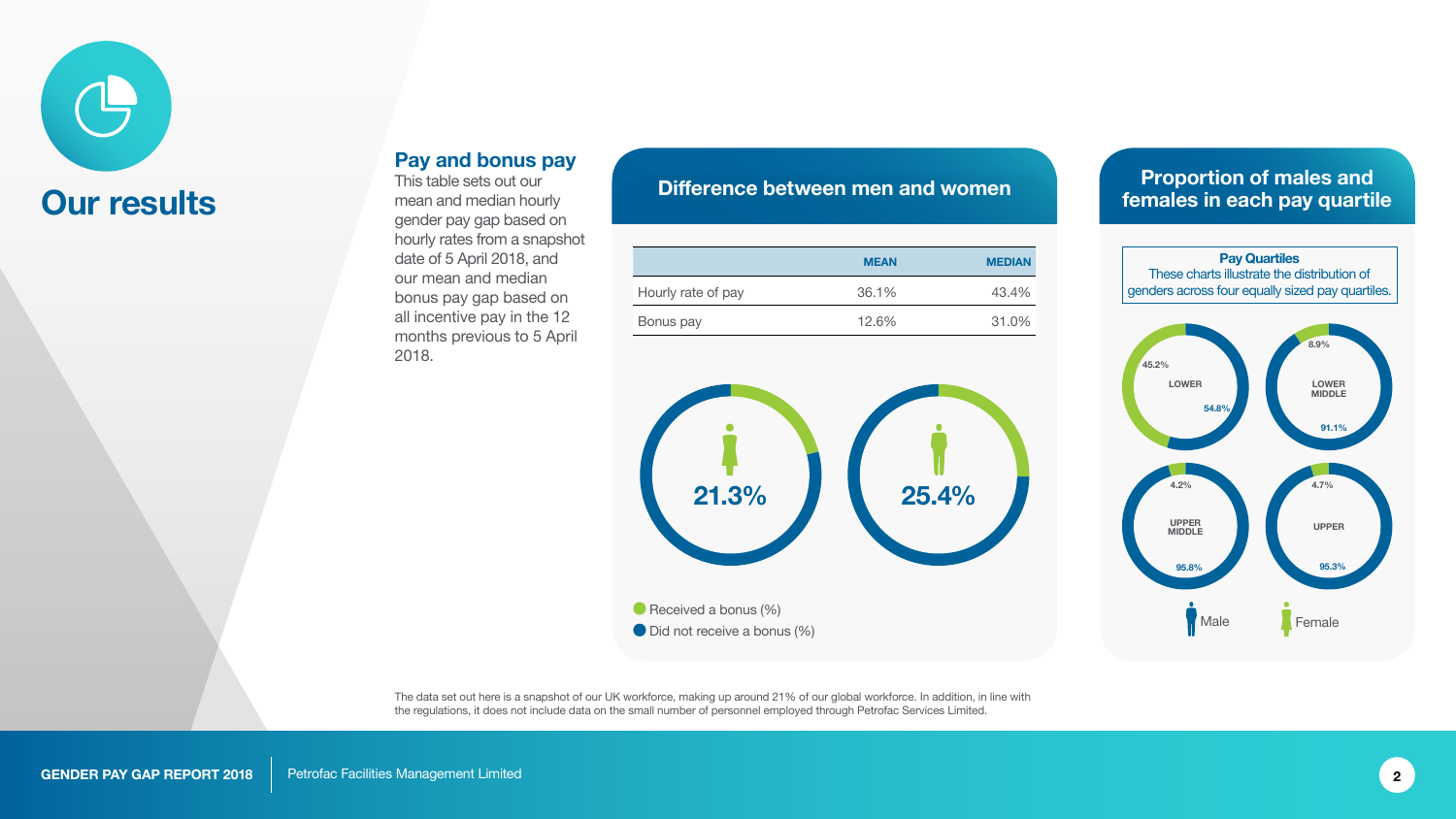## **Analysing our Gender Pay Gap**

Our pay quartiles demonstrate that whilst Petrofac has a significant gender pay gap, this is largely skewed by demographics, where the majority of employees in the top two pay quartiles are men in senior professional level grades.

Our industry has traditionally been male dominated and this is reflected in our UK workforce where 84% of our employees are male and 16% are female.

This is further influenced by the scale and structure of our offshore workforce. 63% of our UK employees are based offshore or onsite and only 2% of this population is female. This is not an uncommon picture across our industry. Offshore and onsite roles generally receive higher pay and the workforce is predominantly male. The separate gender pay gaps between onshore and offshore/onsite are both lower than when combined into the final figure.

Overall, females are under represented at senior and professional levels within our UK organisation as depicted by the graphic above. This is prominent in technical and operations leadership roles. Where we have females at manager or professional levels this tends to be in non-technical areas such as Finance, Legal, HR and Supply Chain.

Male

**Female** 

To conclude, the challenge we face is gender parity within our organisational structure. We need to ensure stronger representation at the more senior professional levels going forward.

This has been more challenging in recent years due to the difficulty in promoting such change in a retrenched market, with low organisational turnover and few growth and development opportunities. However, actions listed on the following page, both current and going forward, are designed to enable positive change and sustainable improvement.





2018 Rising Star Award winner Eilidh Snadden receiving her award from Group HR Director Des Thurlby.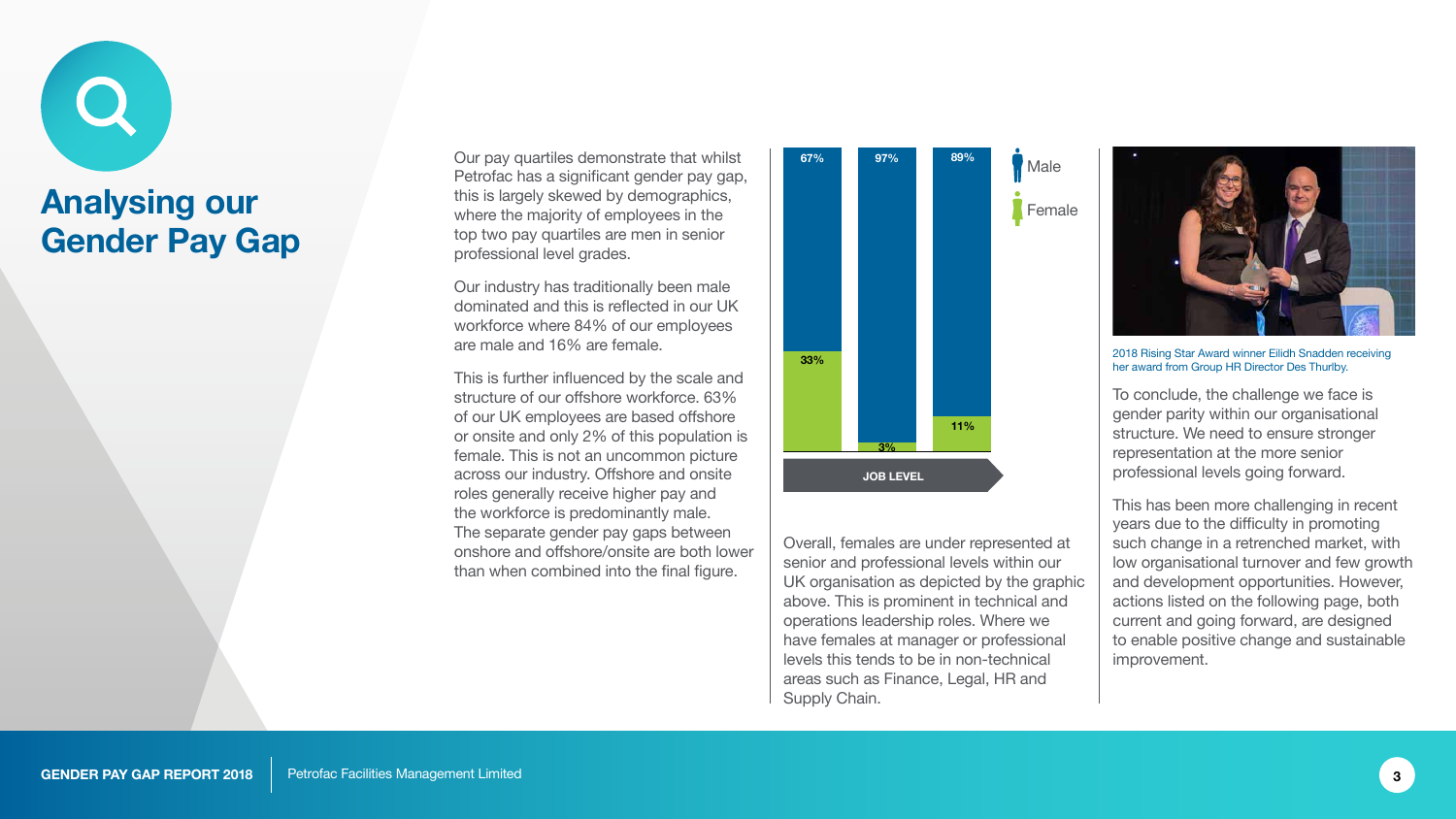### **Current progress and beyond**

**We continue to partner with the Royal Academy of Engineering STEM Teacher Connectors project.**

**We enhanced our UK maternity leave policy in 2018.**

**We introduced the Petrofac Workforce Forum, with women elected to six of the 12 positions.**

**The Board Nominations Committee actively reviews senior management and emerging talent, including gender mix.**



**We actively monitor pay levels for jobs at every level to ensure there are no unjustifiable or structural differences in pay between men and women.**



**We work with external partners to provide coaching and mentoring support for our high potential female employees.**



#### **Initiatives in 2019**



**Our 2019 Graduate Recruitment Campaign received 20% female applicants, and we're committing to increasing our intake of female graduates.**

**We are opening up dialogue between our female workforce and management, to make sure that our workplaces, policies and culture are truly representative of a modern company.**



**We will review our performance management, talent, succession and associated reward processes to ensure they are fully inclusive and support gender equality.**



These changes are sponsored by the Board and Executive Committee. As part of an active organisational engagement plan, we are confident these actions will in time deliver positive incremental and sustainable improvements which will contribute to the future success of the Company.